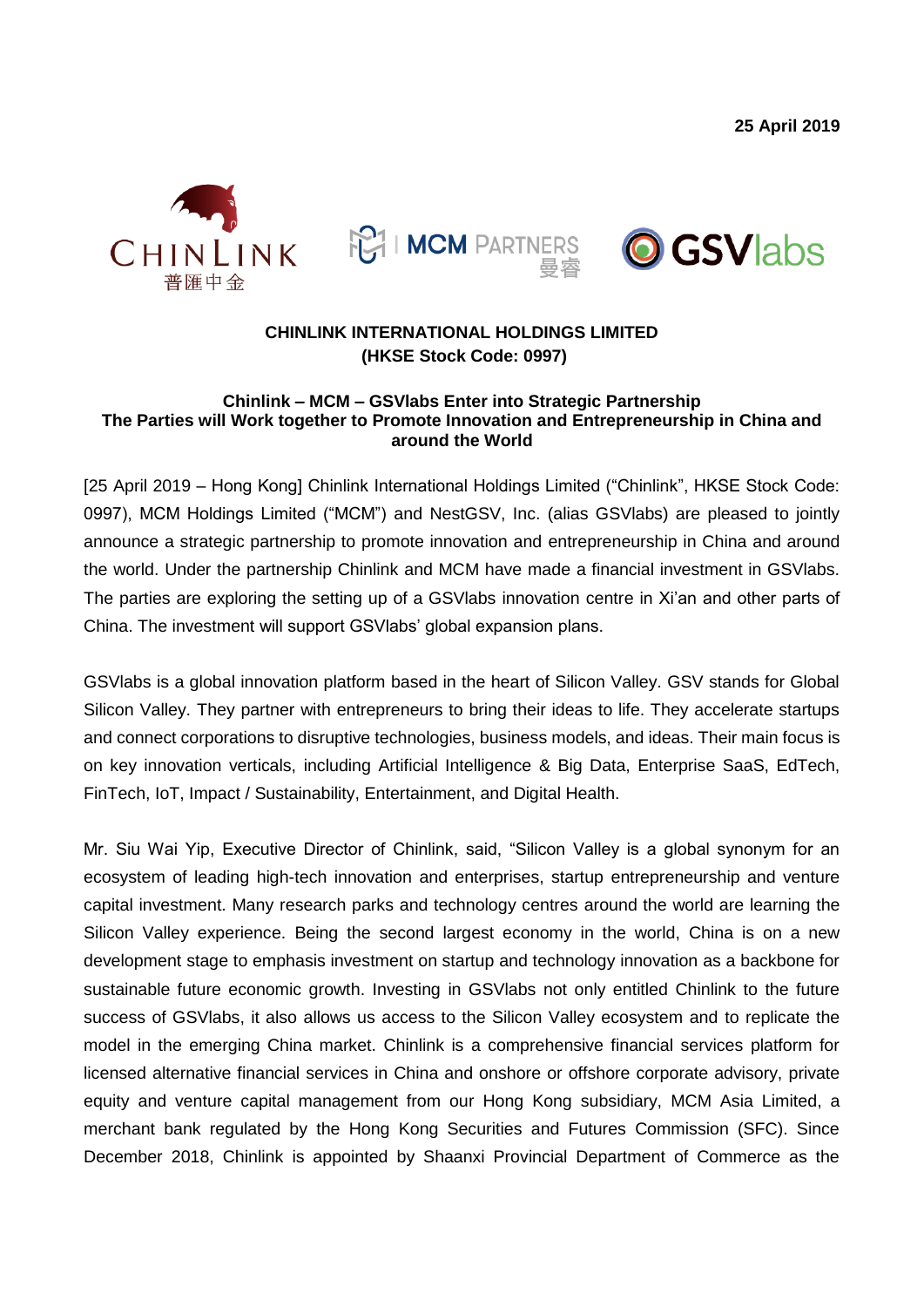commerce representative office in Hong Kong for the promotion of Shaanxi's commercial and financial interests and connection with Hong Kong and overseas businesses. We have formed a strategic alliance with the Xi'an Jiaotong University Science Park in January 2019 to co-operate in technology transfer and startup incubator and accelerator programs. The GSVlabs investment is a critical move for Chinlink to leverage on the government support and business relationships in Shaanxi Province and Xi'an in particular."

Mr. Adrian Valenzuela, Co-Founder and CEO of MCM, said, "This partnership with GSVlabs and Chinlink is firmly aligned with the vision that my Co-Founder and CEO Mr. Rachid Bouzouba and I shared since launching MCM: to establish our firm as a leader that fosters innovation and stronger capital ties between China and the West. We believe this investment will set the stage for further collaboration between these regions, and drive global capital and resources towards the great enterprises that are being developed in China today."

Dr. Nikhil Sinha, CEO of GSVlabs, said, "China is a very important market for innovation and entrepreneurial activity. Our partnership with Chinlink and MCM will help us enter the Chinese market and build a presence in the fastest growing innovation market in the world. We are honoured to partner with Chinlink and MCM in these efforts."

*– End –*

# **About Chinlink International Holdings Limited**

Chinlink International Holdings Limited is a listed company on the Main Board of Hong Kong Stock Exchange (Stock Code: 0997). Chinlink provides comprehensive financial services such as investment banking, financing guarantees, finance lease, factoring, supply chain finance, and money lending. The Company also invests and operates large-scale trade and logistics parks, warehouses, wholesale retail shopping malls, and commercial office building. For more information, please visit [www.chinlinkint.com.](http://www.chinlinkint.com/)

## **About MCM Holdings Limited**

MCM Holdings Limited ("MCM") is a subsidiary of Chinlink International Holdings Limited and is a financial services boutique headquartered in Hong Kong that provides investment and merchant banking services, pursuing continuous innovation to support our clients' activities. We provide wide access across Hong Kong, Greater China & other Asian markets along with major global centres including Europe and the Americas, making MCM Partners one of the leading integrated platforms of its kind in Hong Kong. We identify strategic and financial opportunities within a global context, through the extensive network of our experienced banking team.